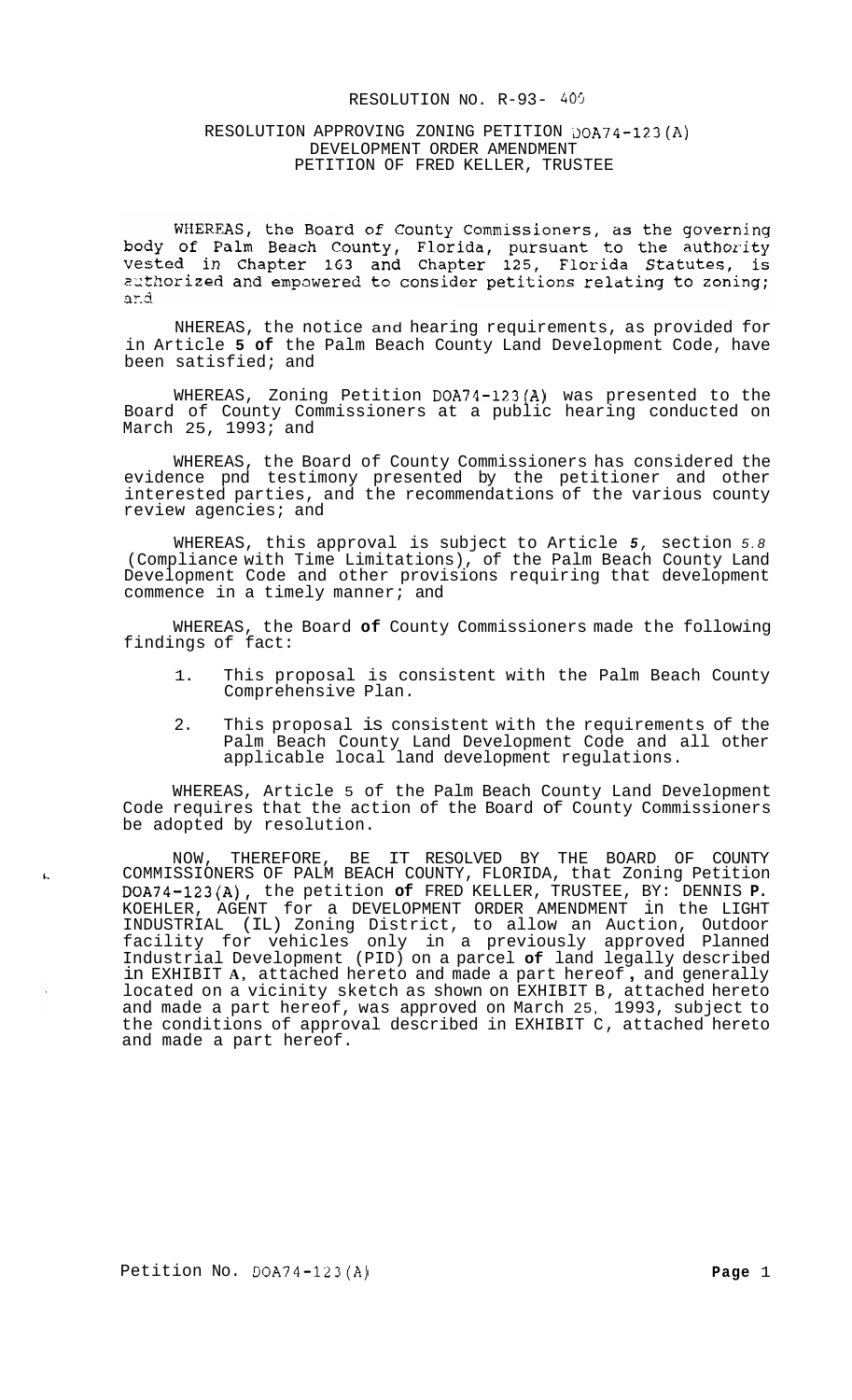Commissioner . Roberts moved for the approval **of** the Resolution.

The motion was seconded by Commissioner **Aaronson** and, upon being put to a vote, the vote was as follows:

| Mary McCarty, Chair | Aye                           |
|---------------------|-------------------------------|
| Burt Aaronson       | Aye                           |
| Ken Foster          | $\mathop{\rm Avg}\nolimits_e$ |
| Maude Ford Lee      | Absent                        |
| Karen T. Marcus     | Aye                           |
| Warren Newell       | Aye                           |
| Carol A. Roberts    | A۷۵                           |

The Chair thereupon declared that the resolution was duly passed and adopted this 25 day of March, **1993.** 

APPROVED AS **TO** FORM AND LEGAL SUFFICIENCY

**t** 

s,

PALM BEACH COUNTY, FLORIDA BY ITS BOARD OF COUNTY COMMISSIONERS

BY: لدا المستعمل **ATTORNEY** 

*.,..I..* ", '. **I**  DOROTHY H. WILKEN, CLERK  $\mathbb{C}$  $\frac{1}{\text{DEFUTV}}$  CLERK BY:

Petition No. DOA74-123(A) **Page 2**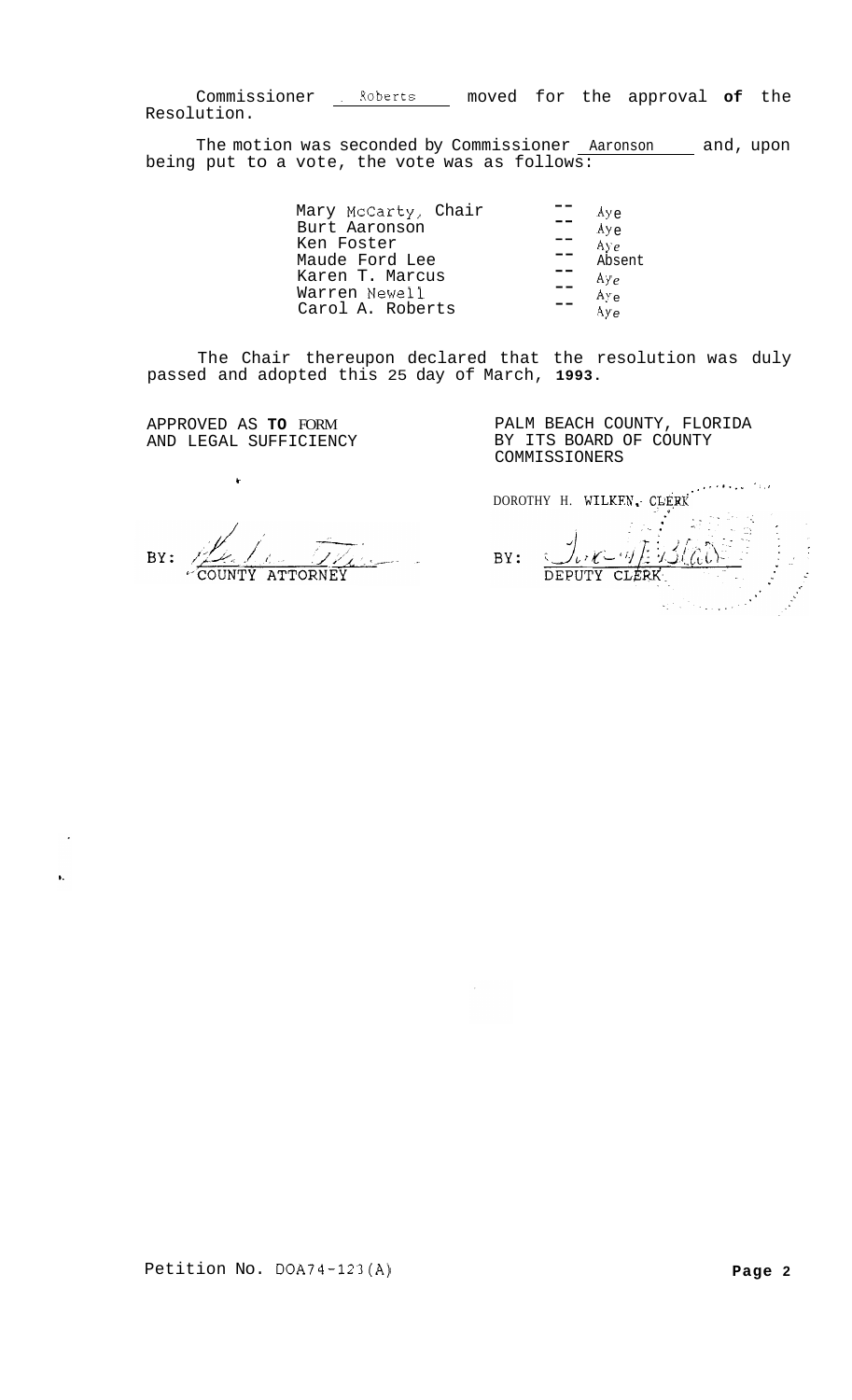## EXHIBIT A

## LEGAL DESCRIPTION

# **LEGAL** DESCRIPTION

A parcel of land in Palm Beach County, Florida, more particularly described as follows: That part of the East Half of Tract 41, Block 6, less the West 132 feet thereof, as shown on the Plat of Palm Beach Farms Company Plat Number 3, according to the plat thereof recorded in Plat Book 2, Page 46, Public Records of Palm Beach County, Florida, lying northerly from the northerly right **of** way line of State Road No. 80, as recordecl in Road Plat Book 2, Page 15, Public Records of Palm Beach County, Florida, Less and Except therefrom the following described parcel:

Beginning at the northeast corner of Tract 41, Block 6, Palm Beach Farms Company Plat No. 3, according to the Plat thereof recorded in Plat Book 2, Page 46, Public Records of Palm Beach County, Florida; thence southerly along the easterly line of said Tract 41, a distance of 279.5 feet; thence westerly a distance of 363.0 feet, more or less, to a point lying 132 feet easterly of the westerly line of the East half of said Tract 41; thence northerly along a line parallel to said westerly line, a distance of 279.5 feet, more or less, to a point in the northerly line of said Tract 41; thence easterly along said northerly line of Tract 41, a distance of 363.0, more or less, to the point of beginning. Containing 1.93 acres, more or less.

 $\mathbf{L}$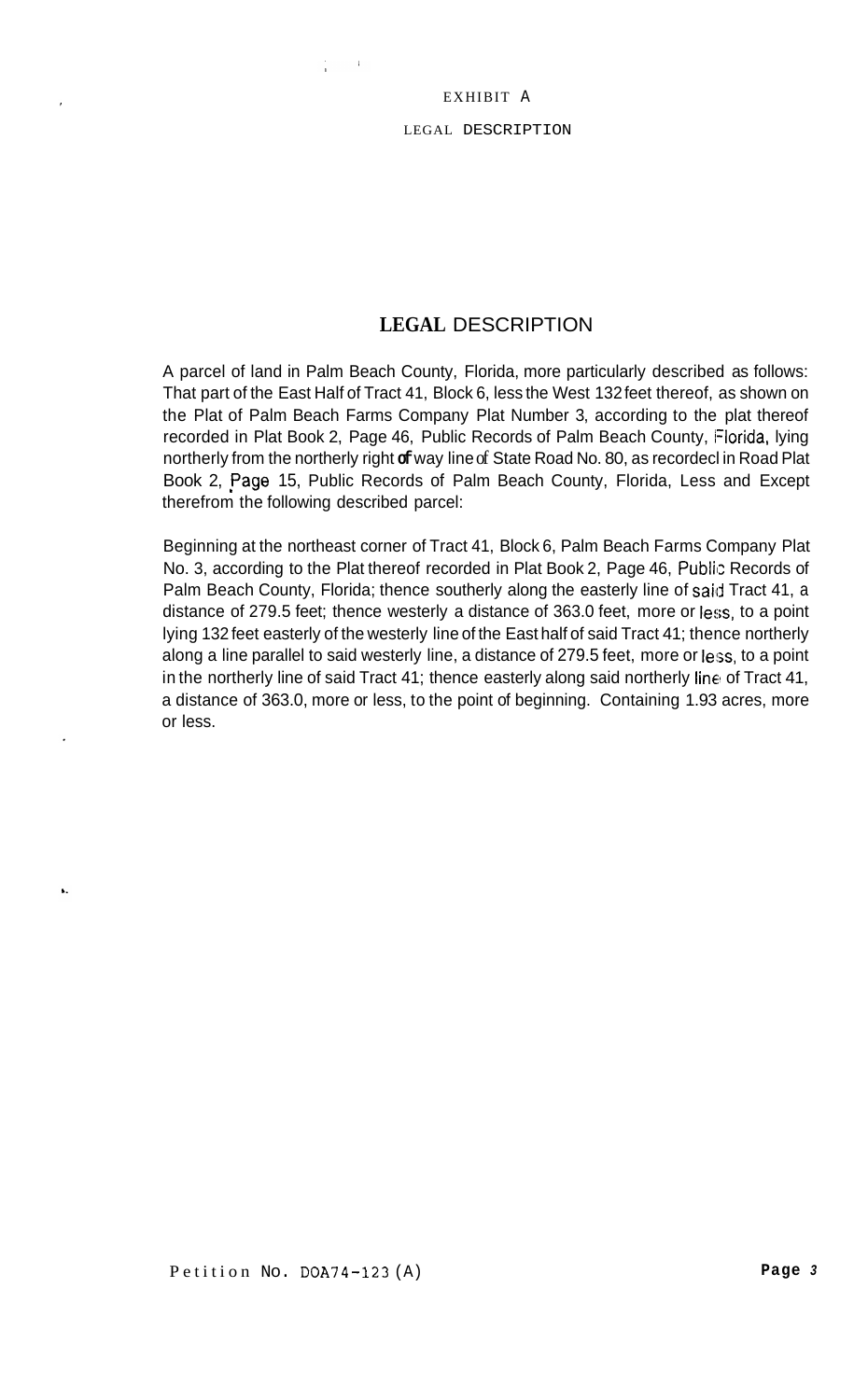$\pm$   $\pm$ 

## VICINITY SKETCH

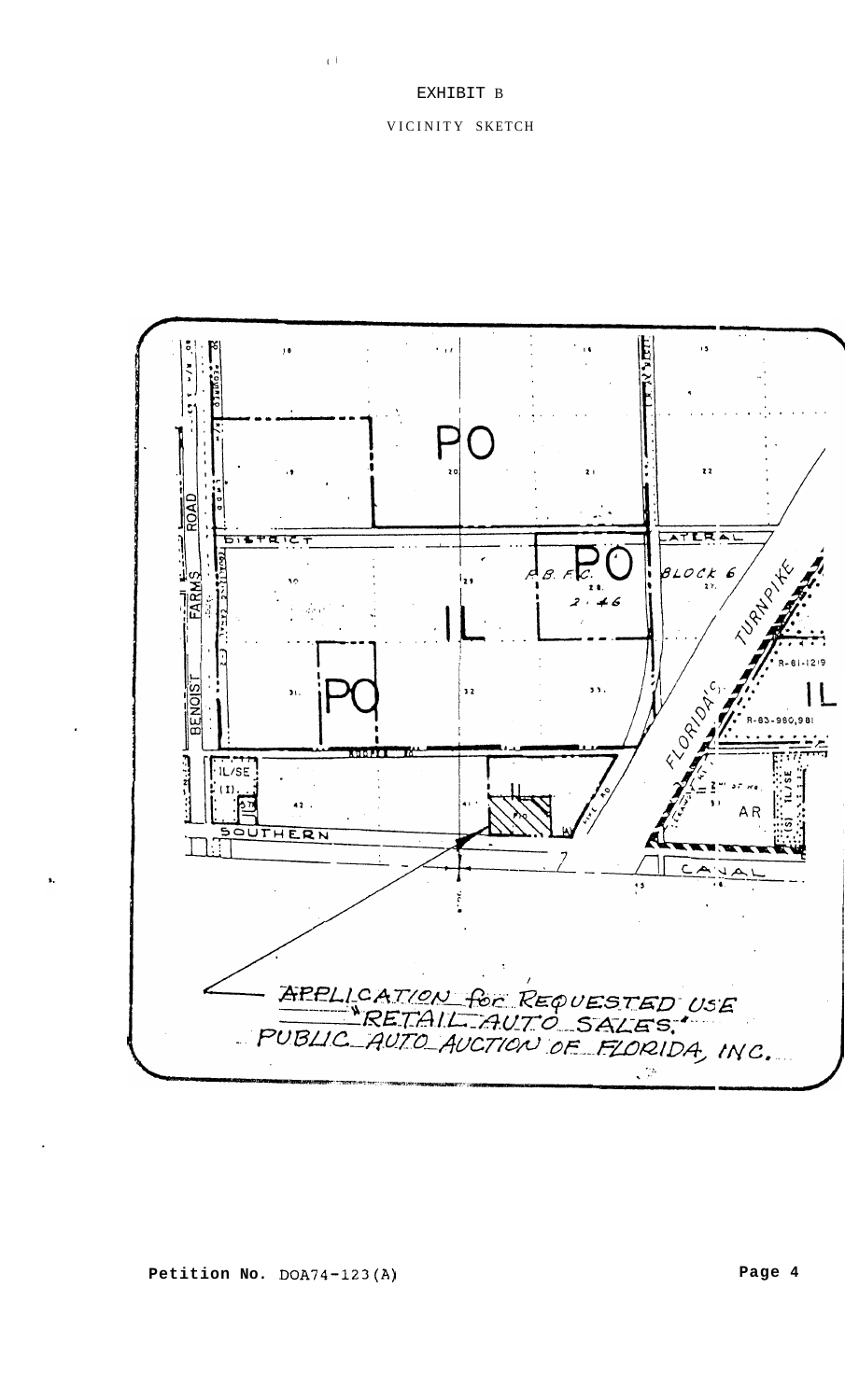## EXHIBIT C

#### CONDITIONS OF APPROVAL

- **A.** STANDARD CONDITIONS
	- 1. All previous conditions **of** approval applicable to the subject property have been consolidated a; contained herein. The petitioner shall comply with all pervious conditions of approval, including original deadlines in Palm Beach County Land Development Code :;eCtiOn *5.8*  (Compliance), as amended, unless  $e$ xpressly modified herein. (MONITORING)
	- **2.** Prior to February **14, 1995,** the petitioner shall remove all existing billboards from the site ani provide documentation to the Zoning Division that the billboards have been removed. (MONITORING/ZONING)
- B. USE LIMITATIONS

 $\bullet$  .

- 1. The subject property shall be limited to the maximum display of one hundred eleven (111) vehicles for sale at **<sup>b</sup>**any time. (CODE ENFORCEMENT)
- 2. The subject property shall be limited to two thousand one hundred sixty **(2160)** square feet of officjz and sale building area. (CODE ENFORCEMENT)
- **3.** Vehicle Auctions shall be limited to a maximun of two **(2)**  vehicle auctions within any seven day period. In addition no more than one (1) evening vehicle aucticn shall be permitted within the same seven (7) day per:.od. *(Note: This condition dose not limit site access or office activities)* (CODE ENFORCEMENT)
- **4.** The evening vehicle auction shall be limited to the hours of 7:00 P.M. to 10:00 P.M. (CODE ENFORCEMENT) of 7:00 P.M. to 10:00 P.M.
- 5. The hours of operations for the auto aucticn facility shall be limited to **1O:OO** A.M. to 4:OO P.M.. for day time auctions, and *7:OO* P.M. to **1O:OO** P.M. for evening auctions (CODE ENFORCEMENT)
- *6.* The hours of operation, excluding the auto auction are limited to **8:OO** A.M. to **8:OO P.M..** (CODE ENFCRCEMENT)
- 7. There shall be no outdoor loud speaker system that is audible from the exterior **of** the site. (CODE ENFORCEMENT)
- *8.* Outdoor lighting shall not exceed twenty (20) feet in height measured from finished grade to the highest point. (BUILDING)
- **9.** The customer parking areas shall be clearly delineated from the sales vehicle parking area. (CODE ENFORCEMENT)
- 10. There shall be no loading or unloading of vehicles on site **by** truck, and/or equipment which carry more than two (2) vehicles. (CODE ENFORCEMENT)
- **11.** The site shall **be** limited to the auctioning **of** motor vehicles only. (CODE ENFORCEMENT)
- **12.** There shall **be** no storage or auctioning *of* .inoperable vehicles on site. (CODE ENFORCEMENT)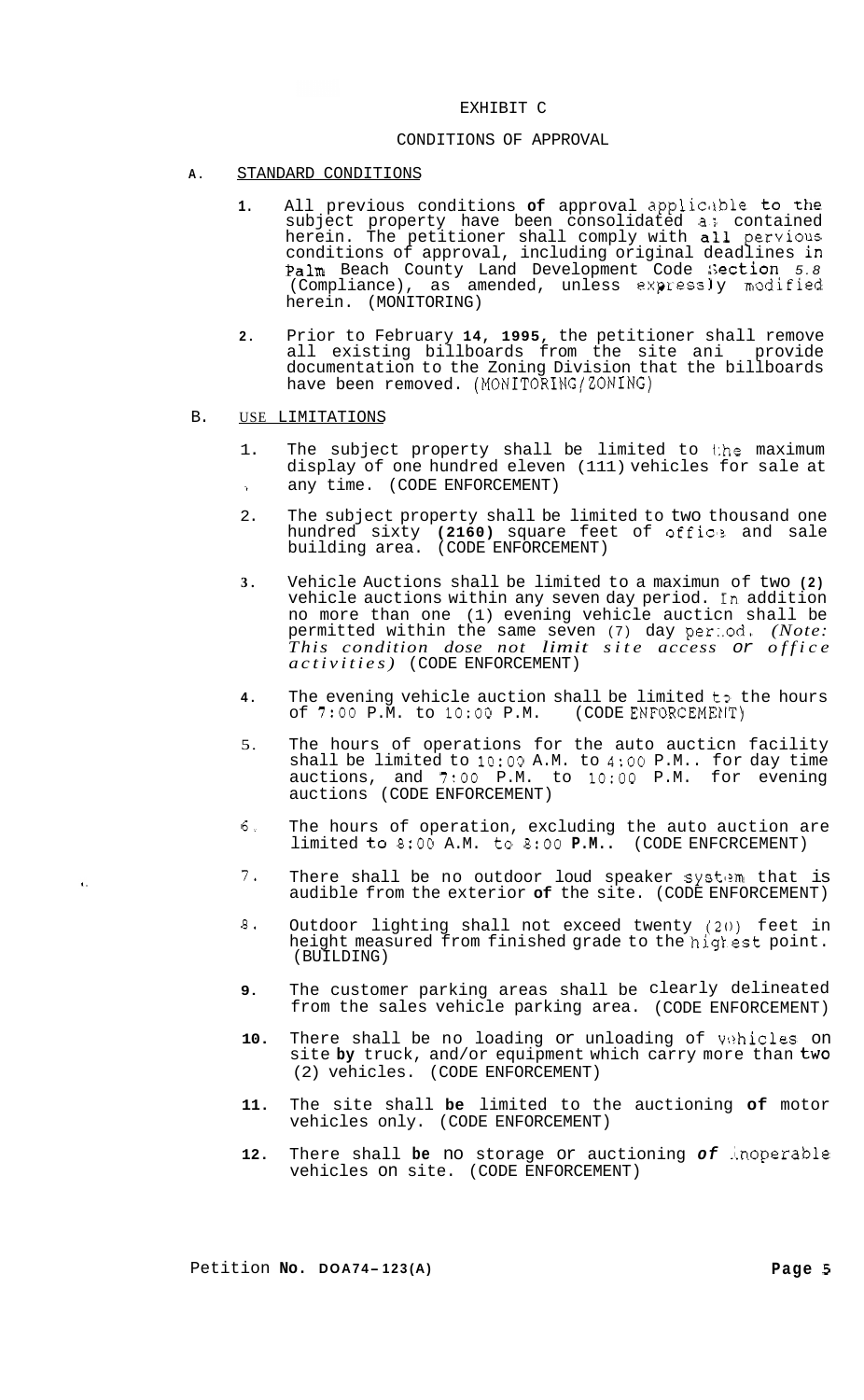### **C.** LANDSCAPING AND BUFFERING

**1.** Prior to the issuance of the first Building Permit or lay 1, 1993, whichever *occurs* first, the applicant shall submit a site plan that meets the requirements of Section 7.3, **of** the Palm Beach County Unified Land Developmznt Code. The applicant may submit to the Zoning Division €or approval an Alternative Landscape Betterment Plan that utilizes palms and other relocatable vegetation. A': a minimum three (3) palms trees with eight **(8)** feet of clear trunk shall be required for each required shade tree. (ZONING)

### **D.** HEALTH

- **1.**  The application and engineering plans to construct a non community drinking water supply system must be submitted to the Health Unit prior to site plan approval by the Development Review Committee. (HEALTH)
- 2. The application and engineering plans to construct an on- site wastewater disposal system must be submitted to the Health Unit prior to site plan approval by the Development Review Committee. (HEALTH)
- **3.**  The application for an on-site sewage disposal system operating permit must be submitted to the Health llnit prior to site plan approval by the Development Review Committee. (HEALTH)
- **4.**  No automotive repair, maintenance and/or car washing \rill be allowed on-site until such time as the propert)' **is**  connected *to* public sewer. (HEALTH)

## **E.** ENGINEERING

- **1.** Prior to **January 1, 1994,** or prior to the issuance of the first building permit whichever shall first occur, the property owner shall reserve to Palm Beach County **Land Development Division** the ultimate right-of-way for Southern Boulevard, 220 feet north of the existing south right-of-way line along the project's entire frontage, free of all encumbrances and encroachments. Developer shall provide Palm Beach County with sufficient documentation acceptable to the Right of Way Acquisition Section to ensure that the property is free of all encumbrances and encroachments. Right-of-way reservation shall also include "Safe Sight Corners" where appropriate at intersections as determined by the, County Enqinecr In addition the property owner shall execute an appropriate removal agreements acceptable to the County Engineel and<br>Attorney. (MONITORING/BUILDING - Engineering - Ccunty Attorney. (<br>Attorney)
- **2.** The property owner shall pay a Fair Share Fee in the amount and manner required by the "Fair :hare Contribution for Road Improvements Ordinance1! **a;** it presently exists **or** as it may from time to time be amended. The Fair Share Fee *for* **this** project at the time **of** the Building Permit presently **is** \$13,915.00 (253 **1:rips X \$55.00** per trip) (IMPACT FEE **COORDINATCR),**
- **3.** Prior to site plan certification by the Development Review Committee, the petitioner **shall** obtain a Base Building Line Waiver from the County Engineer. (ENGINEERING)

 $\mathbf{r}$